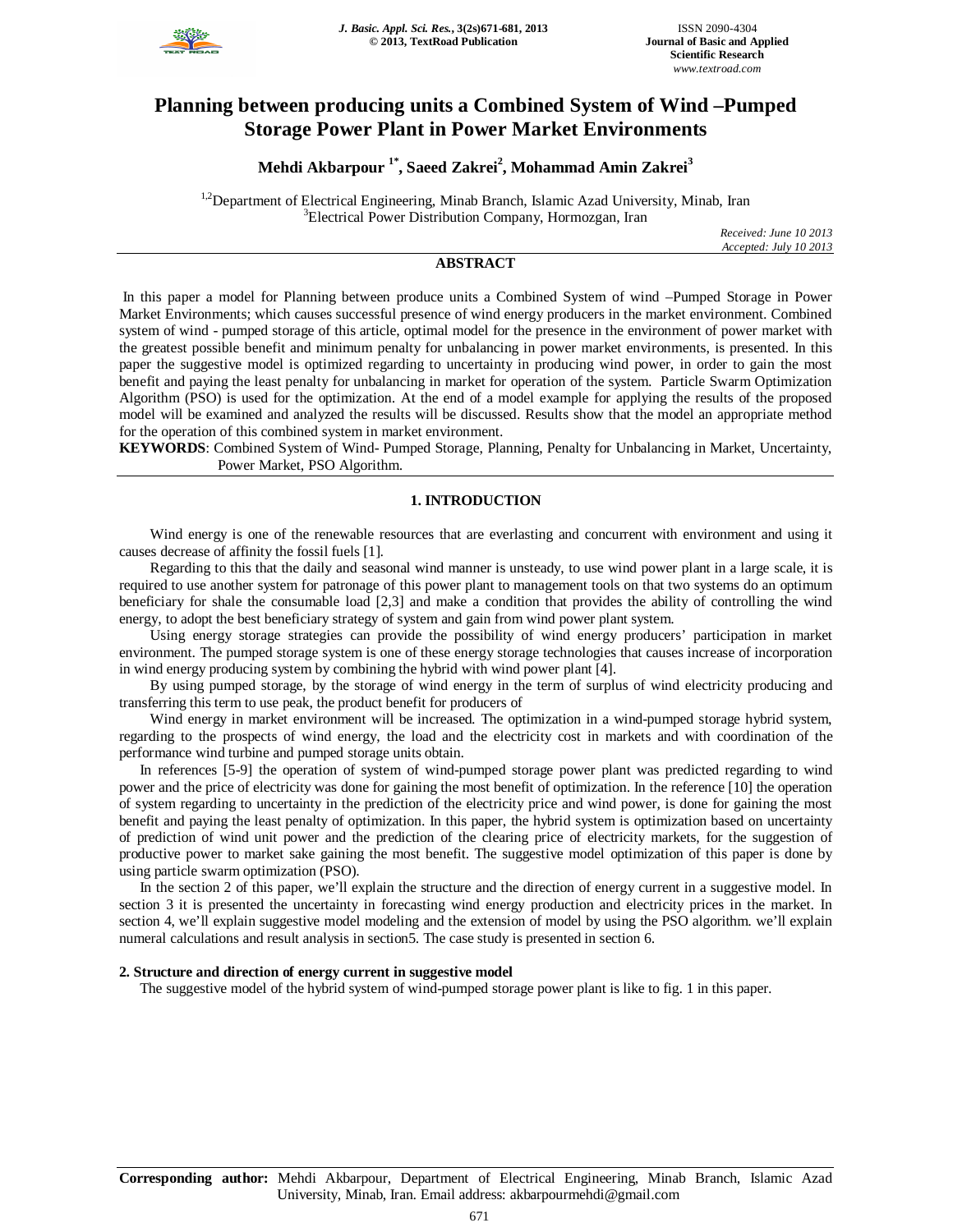

**Fig. 1.** Structure and direction of energy current

As it is observed in fig. 1, a part of produced power of wind power plant  $(P_w)$  for providing the needed power of water pump ( $P_p$ ) in pumped storage power plant in this system and the remainder of this power ( $P_w - P_p$ ) is transferred to network. The pumped storage power plant transfers its own product power ( *P<sup>h</sup>* ) to network, regarding to saved energy in upper reservoir. In this model, the providing local load ( $P_{load}$ ) and power exchange with market ( $P_{ex}$ ) is done by the conjunct network to hybrid system. The hybrid system is bound that provide the network local load. If the hybrid system can't provides the needed consumed power of local load, it can provide the amount of shortage power by buying from markets. regarding to specified pattern of energy current in this model, when the produced power hybrid system is more than consumed power of local load, the exchanged power with market is equal to suggested power by hybrid system to market (the amount of positive  $P_{ex}$ ) and when the produced power by hybrid is less than the amount of consumed power of network local load, the exchanged power with market is equal to bought power from market (the value of negative  $P_{ex}$ ).

#### **2.1. Wind turbine model**

In order to account and amount of wind turbine output power according to different velocities of wind during 24 hours and Cut-in and Cut-out velocity of wind turbine we can use Eq (1) [5].

$$
P_{wt}(t) = \begin{cases} a.V^3(t) - b.P_R & V_{c_i} < V < V_r \\ P_R & V_r < V < V_{co} \\ 0 & V < V_{c_i} \end{cases}
$$
 (1)

Which for a, b we have:

$$
a = P_r / (V_r^3 - V_{ci}^3)
$$
 (2)  

$$
b = V_{ci}^3 / (V_r^3 - V_{ci}^3)
$$
 (3)

At above equation,  $P_r$  is indicator of generator rated power,  $V_{ci}$  is cut-in velocity,  $V_{co}$  is cut-out and  $V_r$  is turbine rated velocity.

Curvy of power-velocity of wind turbine is shown at fig.2.



**Fig. 2.** Curvy of power-velocity of wind turbine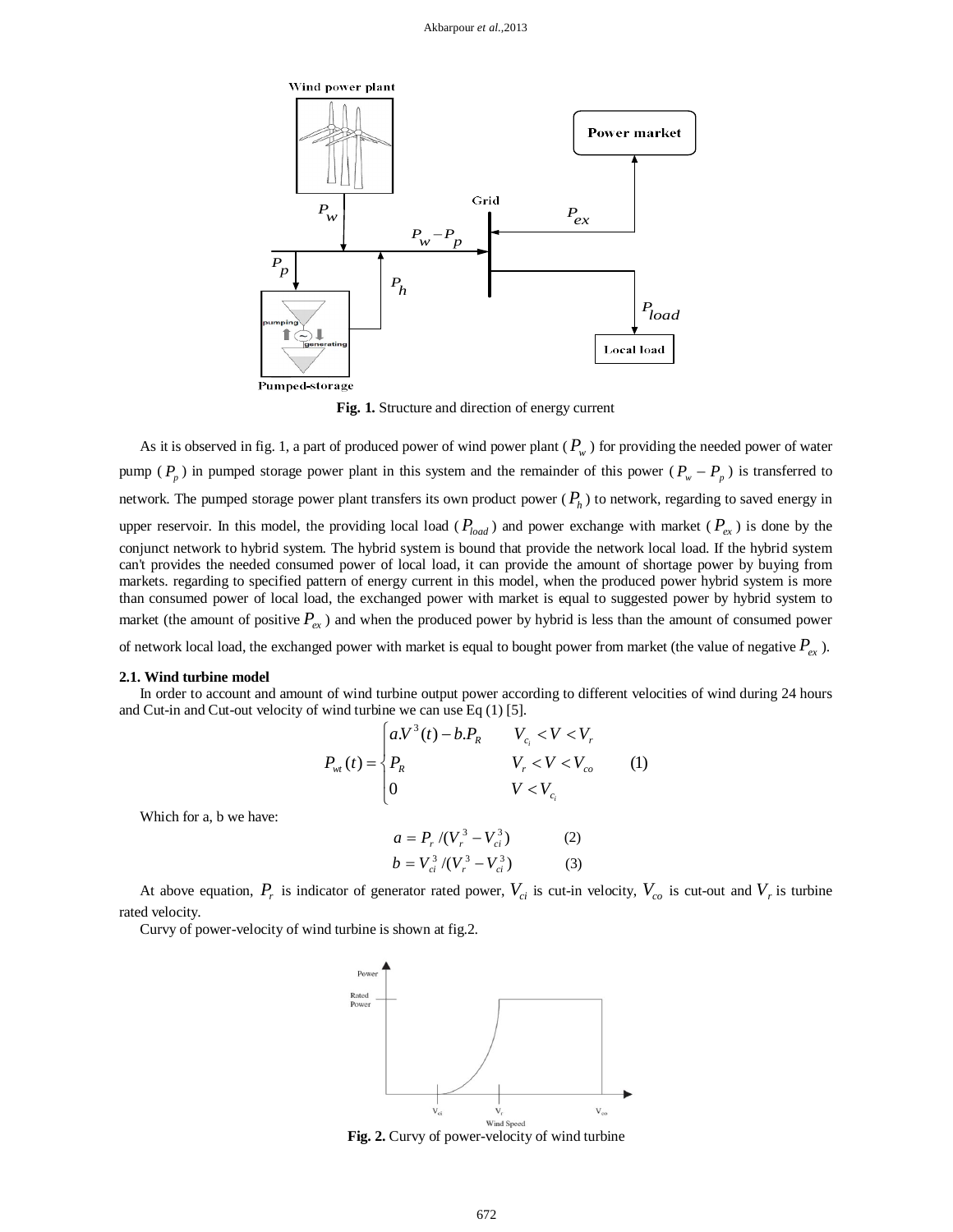# **2.2. Pumped-storage power plant model**

The present paper proposes the improvement of the Wind power generation controllability through the addition of a pumped-storage power plant. For this purpose, the following devices are required:

(a) A pumped-storage power plant with an electric generator;

- (b) A water pump station;
- (c) Lower and upper water reservoirs;
- (d) Penstock and pumping pipes.

Equipments (a) and (b) can be replaced by a reversible hydro unit. The water pump station (b) pumps water from a source (i.e. river, lake, other reservoir) to the upper water reservoir, only using the electrical power generated by the Wind power generation.

However, the hydro components and the wind plant can be situated in different places, in the present work it is supposed an electrical proximity between them. An extension of this model, not analyzed in the present paper, regards the utilization of a pump station to control a cluster of wind parks.

#### **2.3. Power market model**

The market model is according to pay to winner based on market clearing price (MCP). As observed in fig. 3, at first the producers suggest their own produced power to marketing hour, then the electricity price and the cost of unbalanced is indicated in market by market.



**Fig. 3.** Power market model

## **3. Uncertainty in forecasting wind energy production**

Uncertainty in wind energy production is the characteristic of this natural energy, so when the utilization of networks, including the type of units are considering the issue of uncertainty is essential. If the location of wind units are geographically dispersed set of output changes greatly reduced the units and of course still has the problem of uncertainty considered. Fluctuations in power output of wind turbines in wind speed changes to come there, not completely random and are not completely predictable. For a long period activity of a wind farm, the prediction error is similar to a normal distribution function. In order for risk prediction error at issue reduced the utilization of the combined system, we can predict the errors at different levels, we calculated reliability. Prediction error of wind energy production, known as risk. For example, 95% said the level of probability that the prediction error is greater than the amounts of production risk is less than 5%. This method of production for the proposed wind energy to a specific level of reliability in production planning gains. Wind energy minus the predicted rate of production risk that can issue operating system should be used. Since the operator more willing to overestimate the production of wind generators is therefore a unilateral distribution curve is considered as normal distribution curve. The operator to determine the issue of risk needs to determine the production of a certain confidence level. The following equation estimates the high error level unilateral normal distribution curve with confidence level (α-100) %.

$$
P[e - \mu_e \ge Z_\alpha \sigma_e] = \frac{\alpha}{100}
$$
 (4)  

$$
\tilde{e} = \mu_e + Z_\alpha \sigma_e
$$
 (5)

 $\tilde{e}$  represents the high-risk relationships,  $\mu_e$  producing an average forecast wind error standard deviation and  $\sigma_e$  are the wind forecasting error. Below a graphic expression of these equations with the confidence is level ( $\alpha$ -100) %.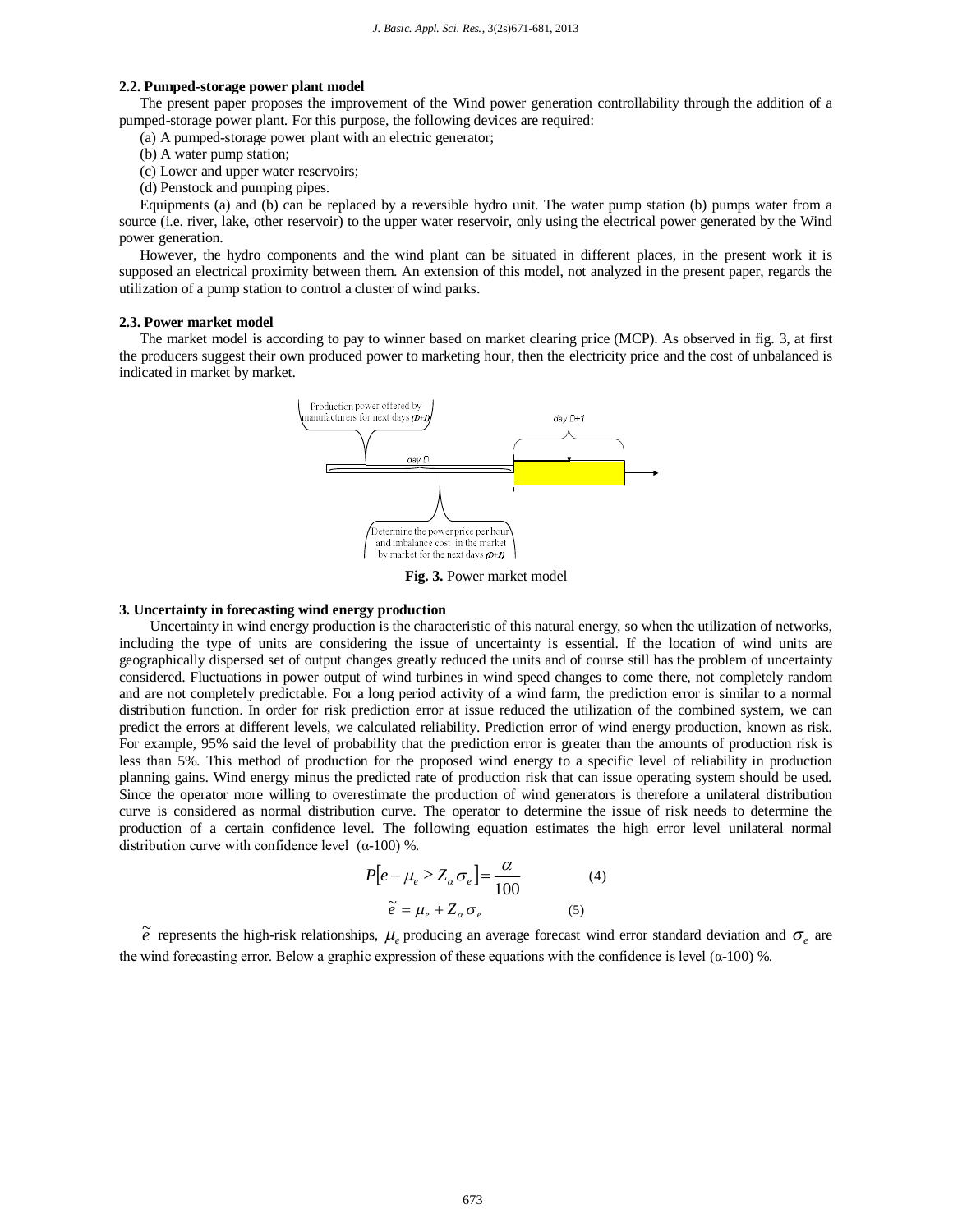

**Fig. 4.** Level of confidence level on a normal distribution curve

 $\tilde{e}$  is some probability that states that the prediction error is higher than  $\tilde{e}$  is less than%  $\alpha$ .

$$
P(e < \tilde{e}) = \alpha \, \%
$$
 (6)

100% of the total area under the curve and the area eaten part hachure% (α-100) is.  $Z_\alpha$  value for the reliability levels of 90%, 95% and 99% in Table 1 is given.

| <b>Table1.</b> $Z_{\alpha}$ value for different confidence levels |                                     |  |  |  |
|-------------------------------------------------------------------|-------------------------------------|--|--|--|
| $Z_{\alpha}$                                                      | $P[e-\mu_e \geq Z_\alpha \sigma_e]$ |  |  |  |
| 1.285                                                             | 90%                                 |  |  |  |
| 1.645                                                             | 95%                                 |  |  |  |
| 2.329                                                             | 99%                                 |  |  |  |

Mean error Mean error as a historical period is calculated. We have For N observation:

$$
\mu_e = \frac{1}{N} \sum_{i=1}^{N} e_i \qquad (7)
$$

$$
\sigma_e = \sqrt{\frac{1}{N-1} \sum_{i=1}^{N} (e_i - \mu_e)^2} \qquad (8)
$$

The  $e_i$  prediction error rate in sample i,  $\mu_e$  and  $\sigma_e$  mean wind forecast error standard deviation error of prediction are wind. To enter risk production in the utilization plan, planners should first determine what level of confidence they need. The mean error and standard deviation can be recorded from the previous authentication information and relationships (7) and (8) come get. Values using the error mean value, standard deviation, and risk production value of  $Z_{\alpha}$  ( $\tilde{e}$ ) relation (5)

is calculated. Value obtained for  $(\tilde{e})$  of the predicted value is low and this number as the output of wind generators will enter the optimization problem. Considering the above mentioned wind turbine output matching relationship (9) is considered.

$$
P_{\rm wt} = (1 - \tilde{e}), P_{\rm wt}^{fores} \tag{9}
$$

The term  $P_{wt}^{fores}$  represents an equivalent wind turbine production forecast and  $\tilde{e}$  is the production risk.

## **4. The modeling with the aim of maximization of system profit**

In studied wind-pumped storage power plant hybrid system in this paper, regarding to uncertainty in wind energy prediction the model of operation of system is optimized for gaining more profit and paying fewer penalties for unbalance in market according to fig. 5.



**Fig. 5.** Modeling for maximization of system profit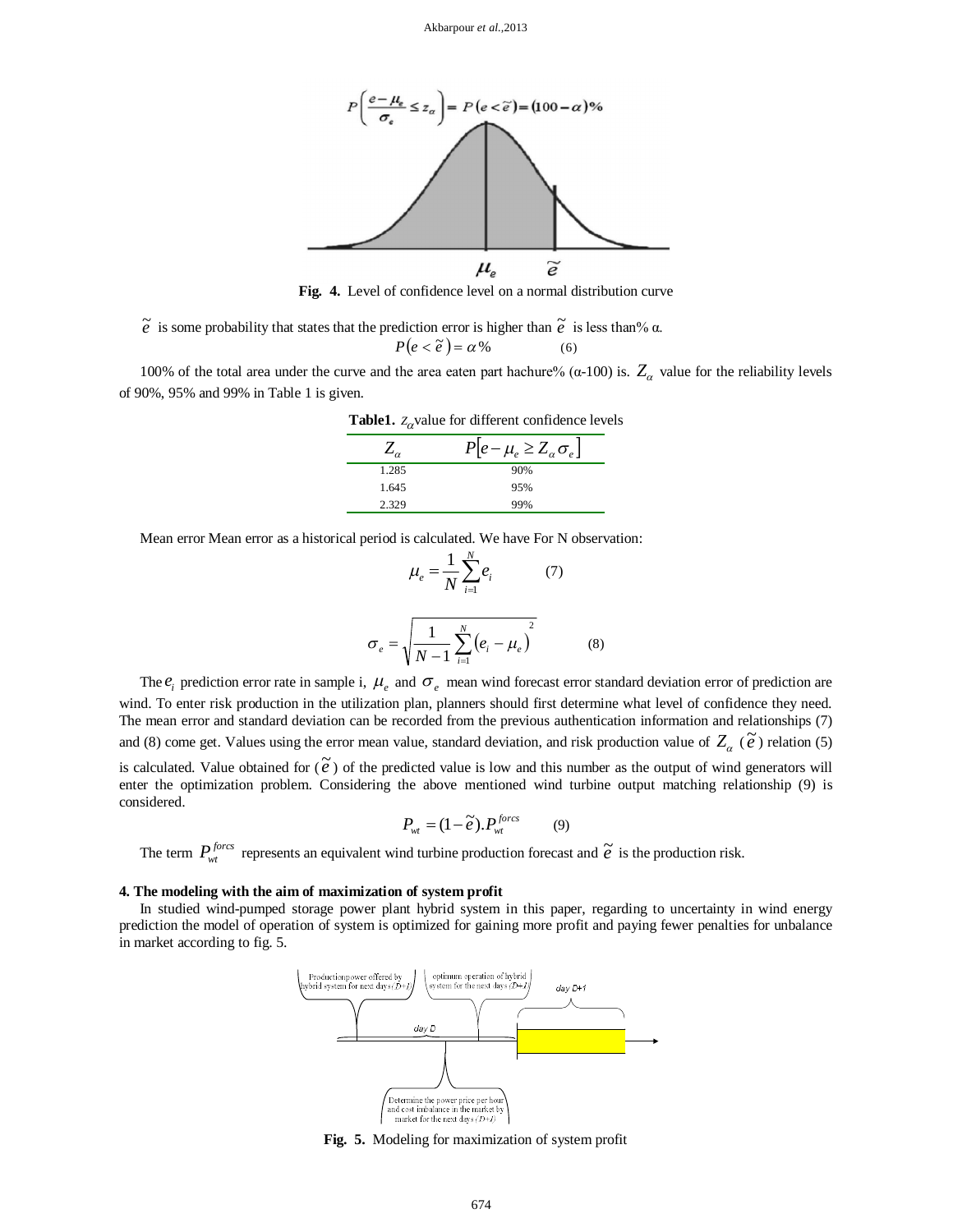The made errors of wind energy prediction increase the time horizon, also how much the wind energy prediction is looser to operation time, the prediction is more particular and its error is less [10].

Therefore in stage of operation of system done with more confidence border and uncertainty in wind energy in this stage is spotted less than the first stage.

Also the accuracy of prediction of the amount of local load ( $P_{load}$ ) is supposed 100% in suggestive model.

## **4.1 Modeling for system optimum operation**

In developed model of system target function, it is defined as below, regarding to uncertainty in wind energy prediction for gaining the most profit, paying the least penalty for unbalance in market:

$$
\max \left\{ \sum_{i=1}^{T} (C_i(i) . P_{load}(i) + C_m(i) . (P_{pw}(i) - P_p(i) + P_h(i) - P_{load}(i)) - \omega C_m(i) \Big| P_{pw}(i) - P_p(i) + P_h(i) - P_{load}(i) - P_{ex}^{offer}(i) \Big| - C_p \cdot P_p(i) \right\}
$$
(10)

That each parameter is defined as below:

 $C_i(i)$  is the electricity price for local load in time i at (€MWh),  $P_{load}(i)$  is the value of suggested power of local load in time i at MW,  $C_m(i)$  is the electricity market clearing price in time i at ( $\infty$ MWh),  $P_{pw}(i)$  is the predicted power of wind unit produced in time i at MW,  $P_h(i)$  is the produced power by pumped storage power plant in time i at MW,  $P_p(i)$  is the produced power of pump in time i at MW,  $P_{ex}^{offer}(i)$  is the suggestive power for exchanging among hybrid system and market in time i at MW,  $C_p$  is the pump cost ( $\in$ MWh), T is the number of hours of programming limitation,  $\omega$  is the penalty for unbalance in market in percent that it is defined as the Eq. (12):

The amount of exchangeable power among hybrid system and market in optimum operation model ( $P_{ex}^{new}$ ) which is obtained according to the Eq. (11).

$$
P_{ex}^{new}(i) = (P_{pw}(i) + P_h(i) - P_p(i)) - P_{load}(i)
$$
\n(11)

If amount of suggestive power for exchanging among the hybrid system and market in system optimum operation model is more than the amount of suggestive power for exchanging among the hybrid system and market in first stage model per hour for presenting the suggestion to market, we should sell the additional power several percent cheaper according to market rules  $(\omega_1)$  and if this value is less, we should buy this shortage of power by several percent more expensive  $(\omega_2)$  than the real price of electricity in market.

$$
\begin{cases}\n\omega = \omega_1 & P_{ex}^{new}(i) > P_{ex}^{offer}(i) \\
\omega = \omega_2 & P_{ex}^{new}(i) < P_{ex}^{offer}(i) \\
\omega = 0 & P_{ex}^{new}(i) = P_{ex}^{offer}(i)\n\end{cases}
$$
(12)

Operational constraints for the objective function is regarding below:

$$
E(i+1) = E(i) + \left(\eta_p \cdot P_p(i) - \frac{P_h(i)}{\eta_h}\right) \qquad \forall i \in T
$$
\n
$$
E(1) = E(T) \qquad (14)
$$
\n
$$
(13)
$$

$$
P_{g} \min \le P_{\text{pw}}(i) \le P_{g} \max \qquad \forall i \in T \tag{15}
$$

$$
P_h \min \le P_h(i) \le \min\left(P_h \max, \eta_h.E(i)\right) \qquad \forall i \in T \qquad (16)
$$
  

$$
P_p \min \le P_p(i) \le P_p \max \qquad \forall i \in T \qquad (17)
$$

$$
E \min \le E(i) \le E \max \qquad \forall i \in T \tag{18}
$$

$$
i = 1, \dots, t \qquad , \quad \forall i \in T
$$

After the optimization of target function, regarding to uncertainty in wind energy prediction, the values of  $P_{\mu\nu}(i)$  $P_h(i) \cdot P_p(i)$  and  $E(i)$  parameter are obtained for programming among the system units. Then by operation of hybrid system, the most profit and least penalty is pay for unbalanced market.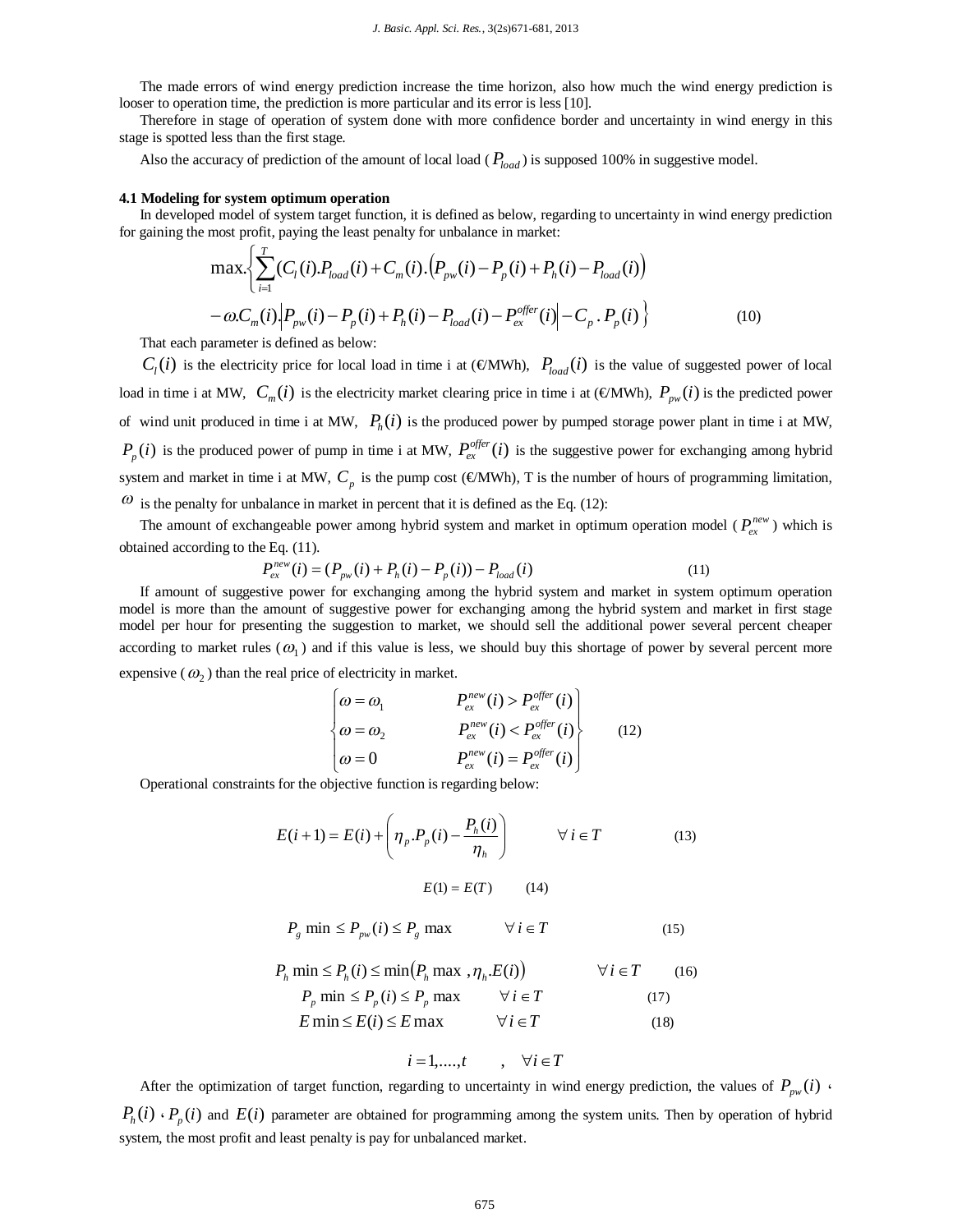# **4.2. The software development of suggestive model**

Regarding to target function and discussed bridles, for optimization instead of wind speed prediction and the electricity market clearing price it is needed wind power plant features, pumped storage, the amount of consumed power of local load, electricity selling price to local load subscribers.

It is exhibited the flow chart optimization program in fig. 6.



**Fig. 6.**Flow chart optimization program

As it is observed in this figure, regarding to uncertainty in wind energy prediction the electricity market clearing price, the cost of unbalance claimed by using PSO optimization on algorithm for increasing the profit and paying the least penalty for cost of unbalance in market.

## **4.3 Optimization of suggestive model by using of PSO algorithm**

In this paper, the optimization of suggestive model is accepted by using PSO algorithm.

PSO algorithm is applied for optimization:

The first step:

1) The production of initial population of articles, all of the articles accidentally are produced in limit which provides the bridles.

2) Set the repetition number equal to 1.

The second step:

1) Calculation of the value of objective function.

2) Calculation of the amount of sufficiency.

Third step: producing the new articles.

Fourth step:

1) Consideration the constraints: if constraints aren't provided by an article, that part of article, which over step from the free bridle is produced accidently than that constraint will be produce finally.

2) edit the repetition number: If the repetition number is smaller than its maximum, it goes to second step, if not, goes to fifth step.

Fifth step: the result of optimization.

Regarding to the explained stages, the flowchart of optimization by using PSO algorithm is as fig. 7.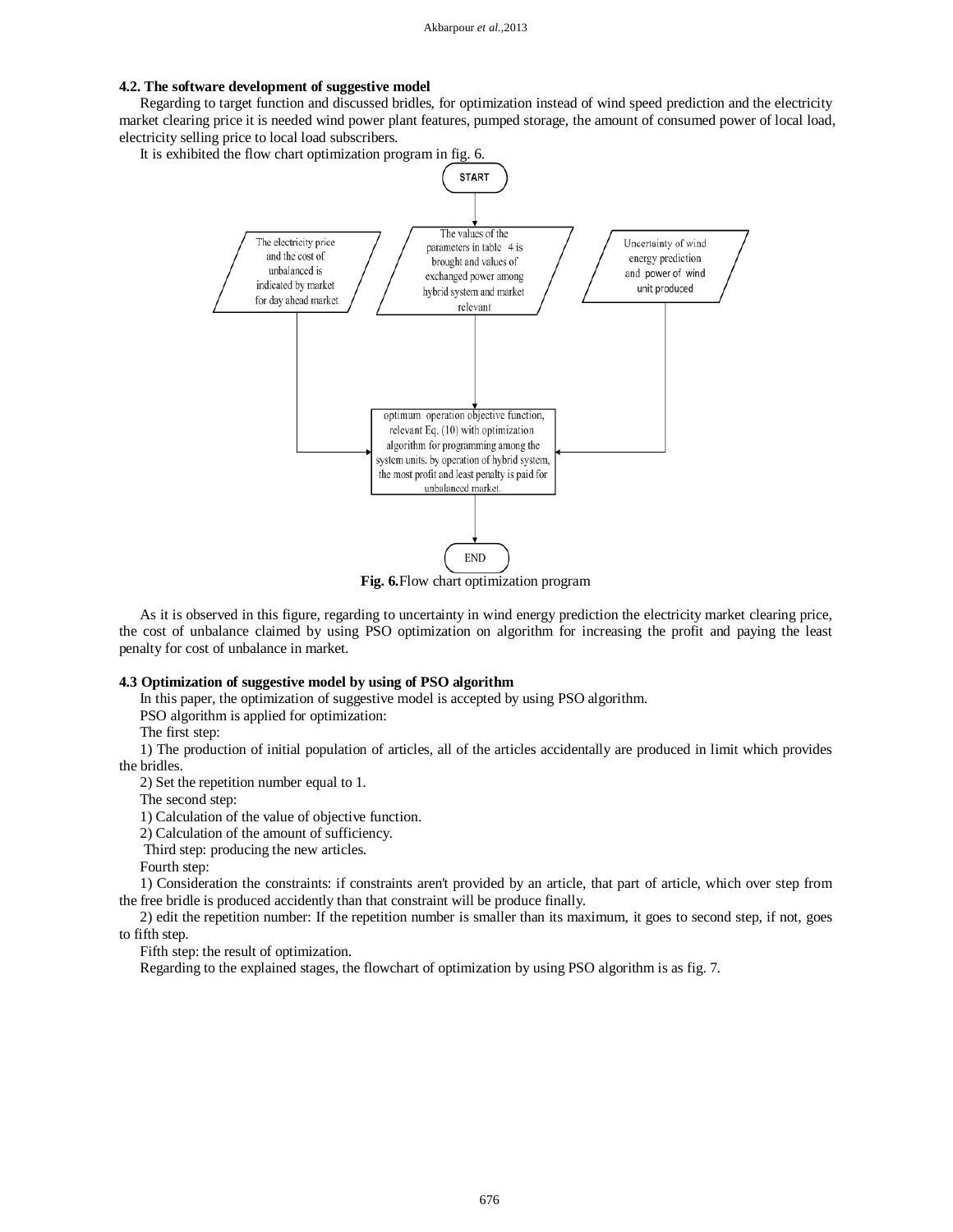

**Fig. 7.** Flowchart of optimization by using of PSO algorithm

# **5. CASE STUDY**

In this section the optimum operation stages of suggestive model on a sample model is done for different parameters and the result of optimization are studied.

Also a comparison is done among the different states of optimization and finally the function of obtained answers for different parameters of model is considered.

#### **5.1 Input Data**

In table 2 to 5 and fig. 8 to 12, the internal data are brought for program performance.

The used wind turbine in this model has the power 3MW, which it used 4 wind turbine 3MW that have the same features. The values of parameters of used wind turbine in this paper are brought in table 2.

| <b>Table 2.</b> The values of parameters wind turbine |                |  |  |  |
|-------------------------------------------------------|----------------|--|--|--|
| Parameter                                             | Value          |  |  |  |
| Rated power                                           | 3 MW           |  |  |  |
|                                                       | $15 \; (m/s)$  |  |  |  |
| $\overline{c_i}$                                      | $3.5 \; (m/s)$ |  |  |  |
|                                                       | $25 \; (m/s)$  |  |  |  |

The predicted wind speed in 24 hours of day for presenting of suggestion to market is as fig. 8.



**Fig. 8.** The predicted wind speed in 24 hours of market day

The uncertainty in forecasting wind energy production, the average error in predicting the 10% and standard deviation of the predicted 5% to be considered. Referencing Table (1) the amount of  $Z_a$  will be obtained, then using relation (5) the amount of production risk  $(\tilde{e})$  will be obtained. Values of these parameters in Table 3 is given.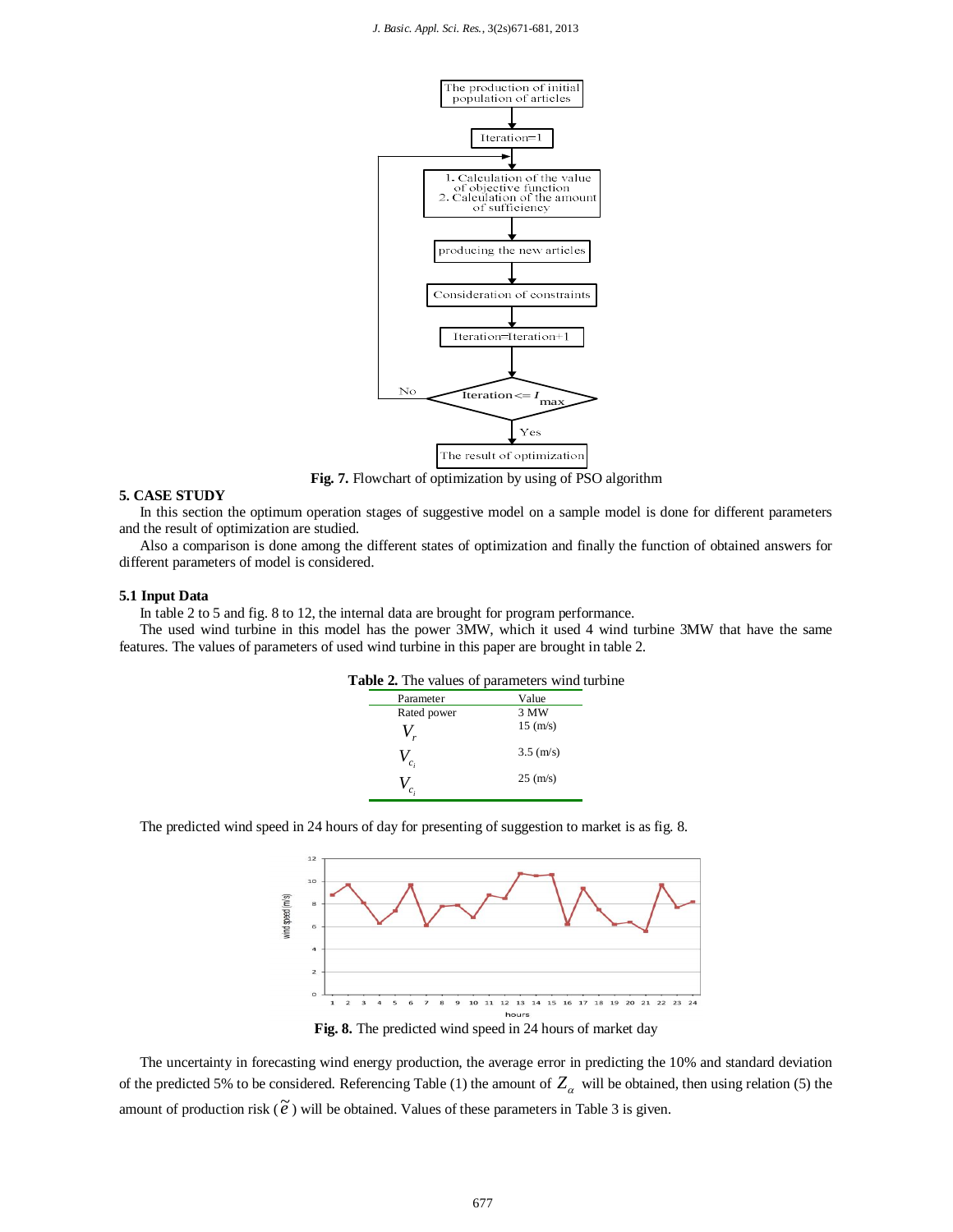**Table 3.** Values for the parameters given the uncertainty in forecasting electricity price and wind energy

| Uncertainty<br>in forecasting |     | $\tilde{\phantom{a}}$ |
|-------------------------------|-----|-----------------------|
| Wind energy<br>for operation  | 99% | .2164                 |

Considering the amount of production risk  $(\tilde{e})$  in Table 3, and using relation (8) the amount of wind power production capacity in of considering the uncertainty in predicting energy Wind and electricity prices are calculated. The predicted electricity price in 24 hours of market day is as fig .9.



**Fig. 9.** The predicted electricity price in 24 hours of market day

Amount of consumed load and electricity price for local load in 24 hours is according to fig. 10 and 11 respectively.



**Fig. 10.** Amount of consumed load for local load in 24 hours



**Fig. 11.** Amount of electricity price for local load in 24 hours

Also the exchanged power among hybrid system and market  $(P_{ex}^{offer}(i))$  which is used for presenting the produced power to market is as fig .12.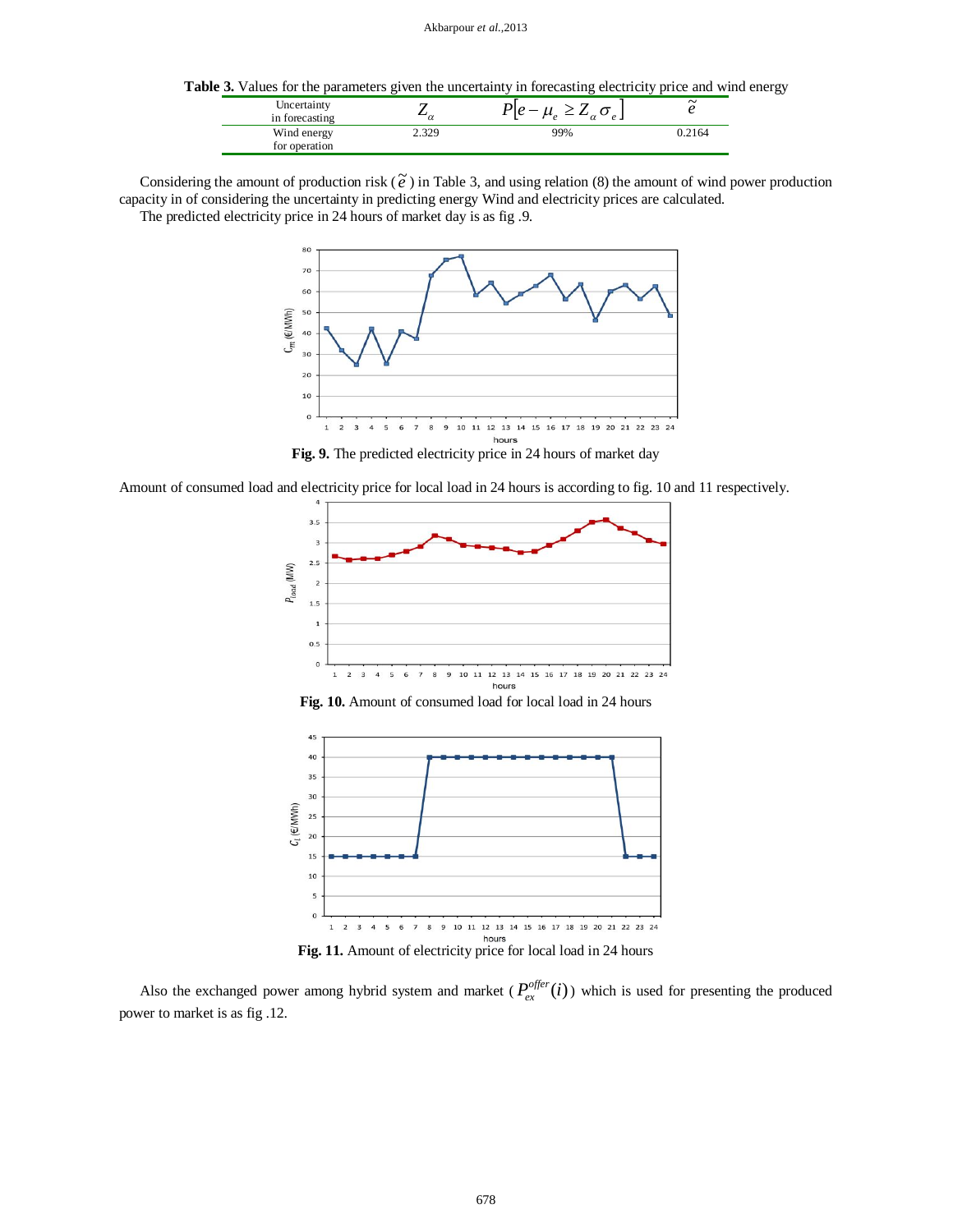

**Fig. 12.** The values of exchanged power among hybrid system and market ( $P_{ex}^{offer}$ ) in 24 hours The values of the other parameters in table 4 is brought.

| <b>Table 4.</b> The values of the other parameters |       |  |  |  |
|----------------------------------------------------|-------|--|--|--|
| Parameter                                          | Value |  |  |  |
| $P\sigma$ min (MW)                                 |       |  |  |  |
| $P_{\sigma}$ max (MW)                              | 12    |  |  |  |
| $P_h$ min (MW)                                     |       |  |  |  |
| $Pb$ max (MW)                                      | 3     |  |  |  |
| $P_p$ min (MW)                                     |       |  |  |  |
| $Pp$ max (MW)                                      | 3     |  |  |  |
| E min (MWh)                                        |       |  |  |  |
| $E$ max (MWh)                                      | 24    |  |  |  |
| $CP$ ( $\infty$ MWh)                               | 1.5   |  |  |  |
| $ηL=ηh*ηp$                                         | 0.75  |  |  |  |
| രി                                                 | 01    |  |  |  |
| $\omega$ 2                                         | 1.25  |  |  |  |

Applied to the parameter values for the PSO algorithm are in Table 5.

| <b>Table 5.</b> The parameter values for the PSO algorithm |
|------------------------------------------------------------|
|------------------------------------------------------------|

| Parameter                               | Value |
|-----------------------------------------|-------|
| Population size                         | 150   |
| Number of replications                  | 3000  |
| Acceleration coefficient C1             | 2     |
| Acceleration coefficient C <sub>2</sub> | 2     |
| Retention Weight (W)                    |       |
|                                         |       |

## **5.2 The program exit and analysis of results**

The results of optimization of hybrid system wind-pumped storage in power market environment, regarding to uncertainty in wind energy predication for optimum operation of system to again the most profit and paying the least penalty to market are brought in fig. 13 to 15.

Fig. 13 shows the amount of wind power plant produced power  $(P_w)$ , pumped storage power plant  $(P_h)$ , pump consumed power ( $P_p$ ) and amount of exchanged power among hybrid system and power market ( $P_{ex}$ )regarding to the values of hybrid system produced power in 24 hours.



**Fig. 13.** The values of  $(P_w)$ ,  $(P_p)$ ,  $(P_h)$ ,  $(P_{ex})$  and  $(P_{load})$  in 24 hours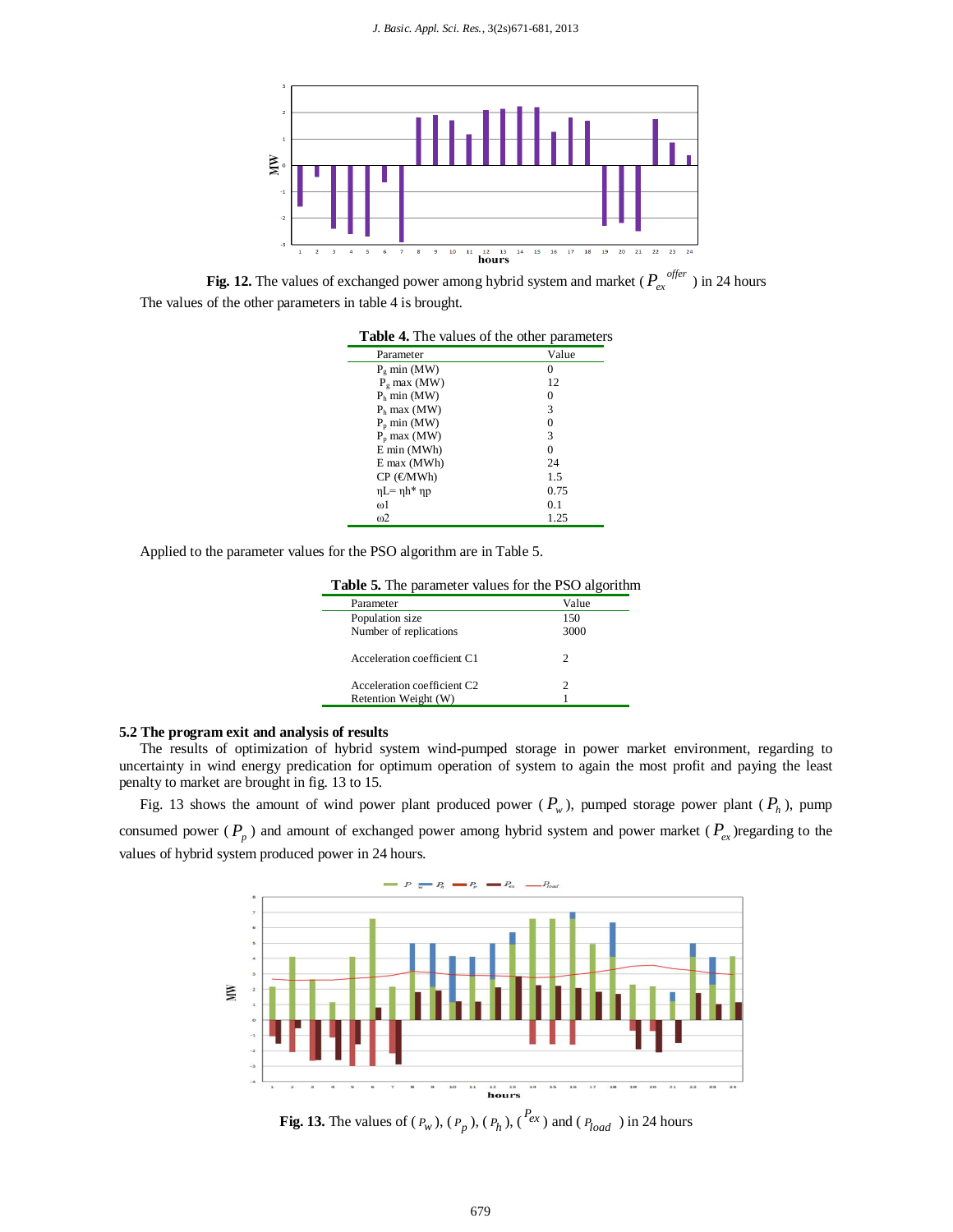#### Akbarpour *et al.,*2013

As it is observed in fig. 13, regarding to wind power plant produced power and the market clearing price in fig. 8 and 9, when the electricity price is low in market and the wind power plant produced power is high, the pump unit engaged to wind energy storage and when the electricity price is high in market and when wind power plant can't provide the local load consumed power, the pumped storage power plant produces electricity. For example in initial hour 1 to8 and 14 to16 which the electricity price in market is low and the wind power plant power is high, the pump unit engaged to wind energy storage and in hours 8 to 13, 16, 18, 21 to 23 which the electricity price is high in market and in hours 9 to 12 which wind power plant can't provide the local load consumed power, pumped storage power plant produces electricity.

Figure (14) the amount proposed to be offered to the market by a hybrid system ( $P_{er}^{offer}$ ) and the amount of power that the operation of the system is optimized for exchange market ( $P_{ex}$ ) shows.



**Fig. 14.** The values of ( $P_{ex}$ ) and ( $P_{ex}^{offer}$ ) in 24 hours

Also saved energy level in upper reservoir of pumped storage (E) is as fig. 15.



**Fig. 15.**Saved energy level in upper reservoir of pumped storage (E)

The combined profit optimization of hybrid system of wind-pumped storage power plant is equal to 2983.14  $\in$ 

Also, if the proposal can be offered in the exchange market is a hybrid system ( $P_{ex}^{offer}$ ), the amount of 254.44 € under

the optimized operating point (exchange  $P_{\rho x}$ ) for penalties for failure to pay the balance on the market, therefore, using this method can be a 10% increase in profits.

#### **6. Conclusions**

In this paper a model for Planning between produce units a Combined System of wind –Pumped Storage in Power Market Environments; which causes successful presence of wind energy producers in the market environment. Combined system of Photovoltaic - pumped storage of this article, optimal model for the presence in the environment of power market with the greatest possible benefit and minimum penalty for unbalancing in power market environments, is presented.

The wind speed prediction prediction is important factors for optimum operation of this hybrid system in market environment to gain the most profit. In this paper with considering the uncertainty in the wind speed prediction in the planning of produced power to market. Results show that the model is an appropriate method for the operation of this combined system in market environment.